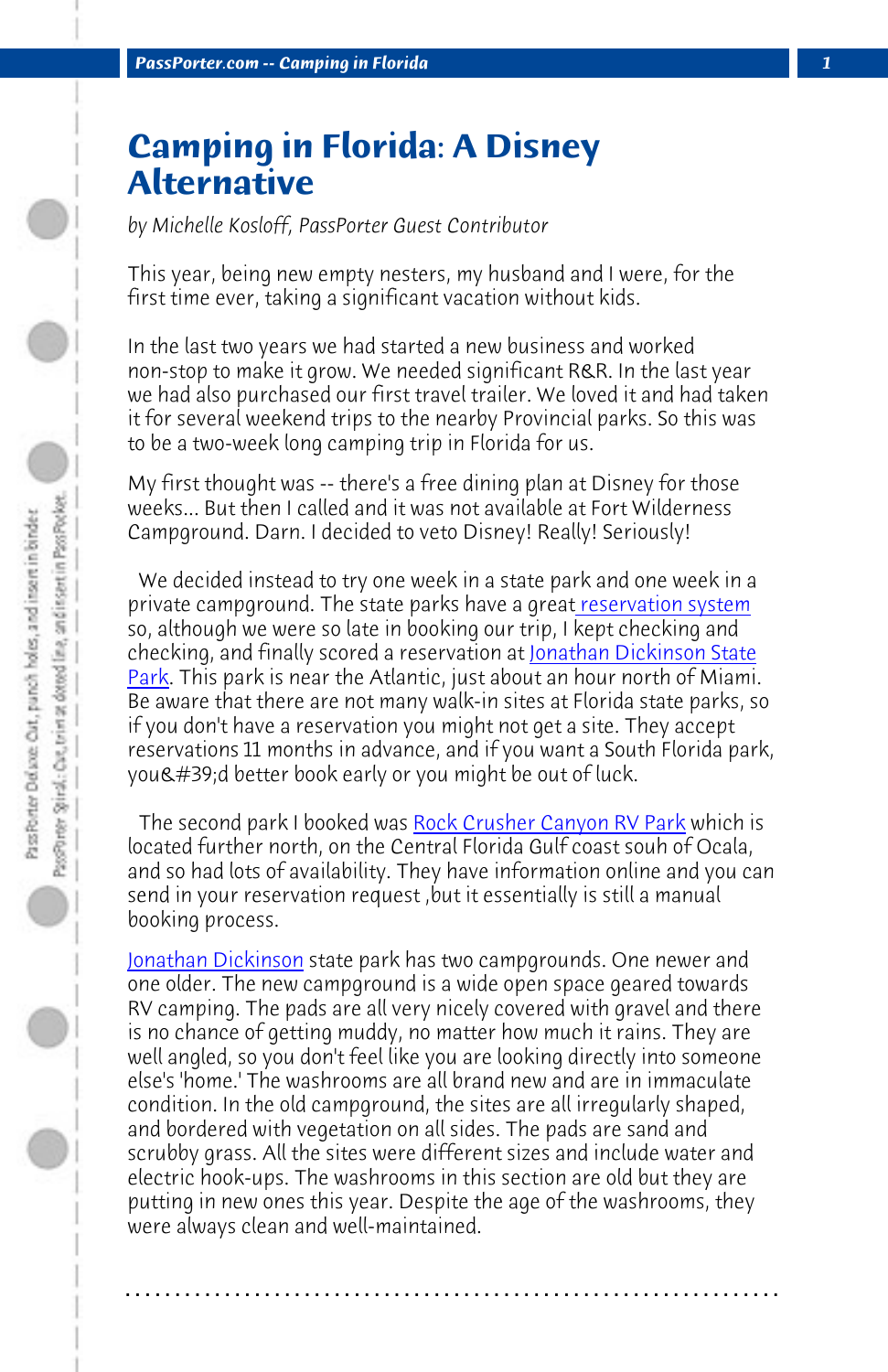*PassPorter.com -- Camping in Flori[da \(cont](http://www.pbcgov.com/parks/locations/jupiterbeach.htm)inue[d\)](http://www.hobesound.org/visitor/beaches.htm) 2*

 This park has tons of hiking trails. There are also horse riding and mountain biking trails. You could spend a week or more exploring all the different trails. We had a good laugh about hiking Hobe Mountain, the highest point in South Florida, which would be considered an ant hill back home. You can kayak and canoe the Loxahatcheee River and they also have river boat rides, but we couldn't go because we couldn't bring our dogs and you can't leave dogs alone at your site. You also can't leave them tied to a tree, as the trees there are very sensitive to damage that would allow bugs to penetrate and destroy the tree.

 This park is also nicely placed for going to the beach, although there is only a small river beach in the park, which didn't look that inviting. Further, the nearby beaches at <u>Jupiter</u> and Hobe Sound (10-15 minute drive) had the added bonus of allowing dogs on the beach. Normally we have to hunt all over to find a beach, since we travel with our dogs. You are supposed to leave the dogs on leashes but many didn't. We compromised and used a long rope tied to their leashes.

 The other good thing about this park is its location. You are in the wilderness one minute but drive 10 minutes outside the park in any direction and you hit a multitude of stores. That  $\&\#39$ ; good for us, since we couldn't bring all our groceries from Canada - you can't bring fresh meats, fruits, and vegetables across the U.S./Canada border.

 The second campground we visited was our first experience with a private campground. We are not big fans of RV parking lots, even though we do have a trailer. We'd prefer to give up amenities to have some nature and space around us. Rock Crusher Canyon offered the best of both worlds. They did have some wide-open sites, but they also had quite a few very private, nature-y sites.

 They too, had hiking trails, although not nearly as many. We did all of them in two fairly short hikes. But they also have a pool, hot tub, horsehoes, a fenced dog park, basketball court, playground, and much more. There is also electricity, sewer, and water at all the sites. But, the best perk is all the activities.

 Many seniors vacation for the winter at this campground. These wonderful seniors have banded together to form an association that puts on many activities each day. At the ripe old age of 40, we felt like we were kids crashing the activities, but boy oh boy, do those seniors love to have a good time! They were just like teenagers! We attended an ice cream social, a spaghetti dinner night, and a dance. We didn't take part in any of the other sessions because we were too busy exploring,

**. . . . . . . . . . . . . . . . . . . . . . . . . . . . . . . . . . . . . . . . . . . . . . . . . . . . . . . . . . . . . . . . . .**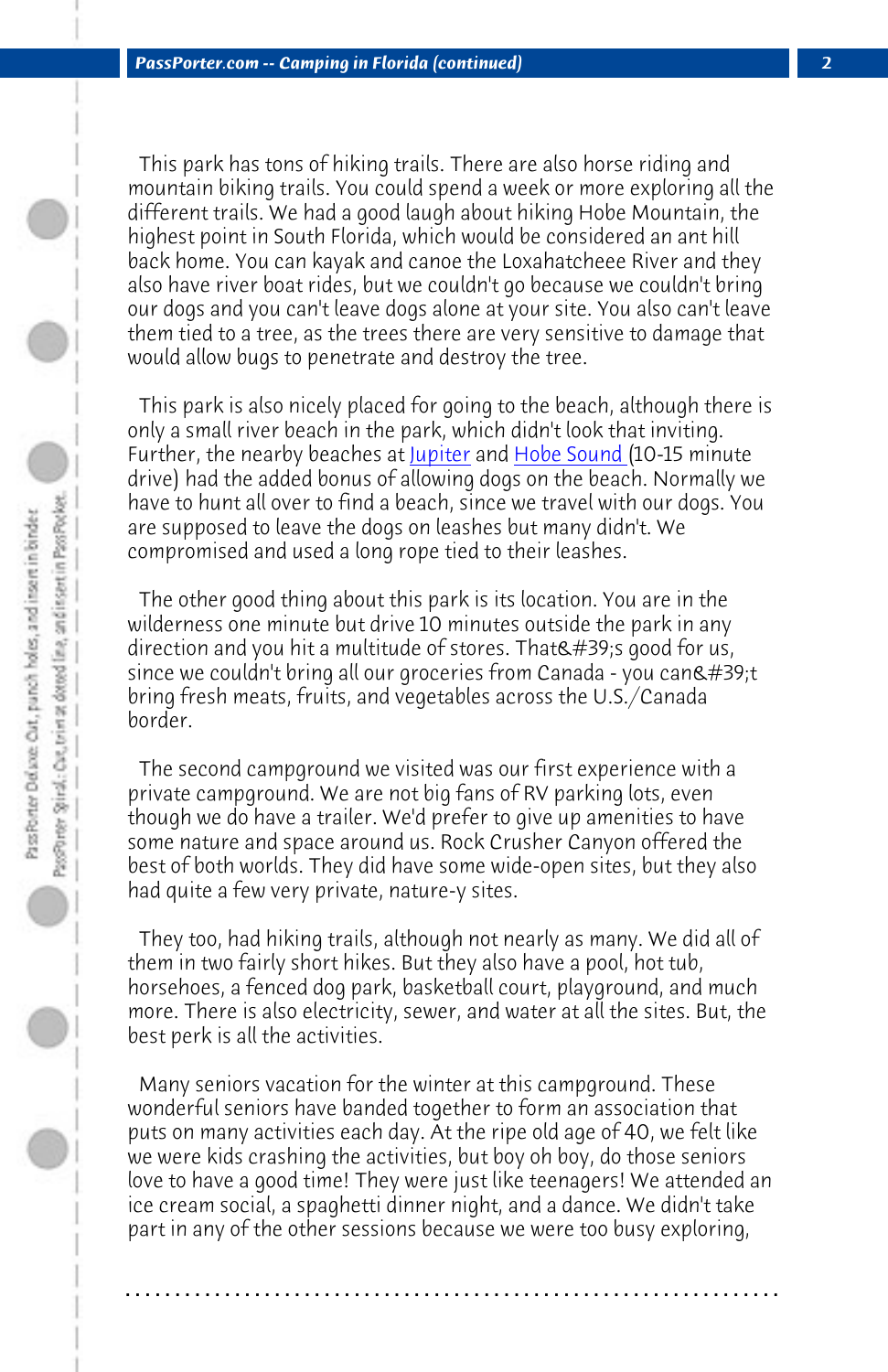[but s](http://www.floridastateparks.org/homosassasprings/default.cfm)ome of the options were computer training, scrapbooking, poker night, bridge night, bingo, bike rides, and canoe trips. We loved it so much we extended our stay to just over a week and got charged not very much more, as they have reasonable longer-term rates.

 This is not a sandy-beach part of Florida -- the low tides create marshland rather than sandy beaches. However, this makes for fabulous hiking and nature sighting. And happily, within a 20-minute drive of Rock Crusher park there are state parks (Crystal River and Crystal River Preserve) with miles and miles of hiking trails.

 One of the most exciting things about this part of Florida is the manatees that live in the area rivers. We didn't have time to do a swim with the manatees, but others we met had and said it was a fabulous experience. There are several companies that offer guided tours. However, did go see manatees at Hommosassa Springs Wildlife State Park. They are beautiful creatures! The park also showcases many other animals native to Florida. I usually dislike zoos, but I could tolerate this one because the animals had, for the most part, been rescued and for one reason or another could not be released to the wild. [The](http://www.passporter.com/articles/prince-edward-island-travel-feature.html) [manatees, unl](http://www.passporter.com/articles/prince-edward-island-travel-feature.html)ess they are injured, are free in the rivers throughout the park. You view them either from river viewing docks or a cool, underwater viewing tank. They put this tank in many years ago and to not affect the wildlife used bananas as 'grease' to slide it into place in the water. How cool is that?

Did I miss going to Disney? Yes, but it ' snot what we needed this trip. We really needed to recharge our batteries and the camping, beach-going, and hiking did that. We saw so many different creatures and so much different plant life, I still go back and look at the pictures to gaze at the fabulous things we saw. We are planning another trip this February and I think I we will be again recharging our batteries with a big dose of Florida camping. Maybe we will get a chance to do some of that camping at my beloved Fort Wilderness (I just wish they offered the Free Disney Dining Plan to those of us who love to camp).

About The Author: Michelle previously contributed an article on **Prince Edward Island to PassPorter News. She is a Computer Programmer from** Woodstock, Ontario, Canada and is married with two children. 

*Article last updated: 12-23-2011*

*View the latest version online at: http://www.passporter.com/articles/camping-florida.html*

**. . . . . . . . . . . . . . . . . . . . . . . . . . . . . . . . . . . . . . . . . . . . . . . . . . . . . . . . . . . . . . . . . .**

*Copyright by Michelle Kosloff. All rights reserved under International and Pan-American*